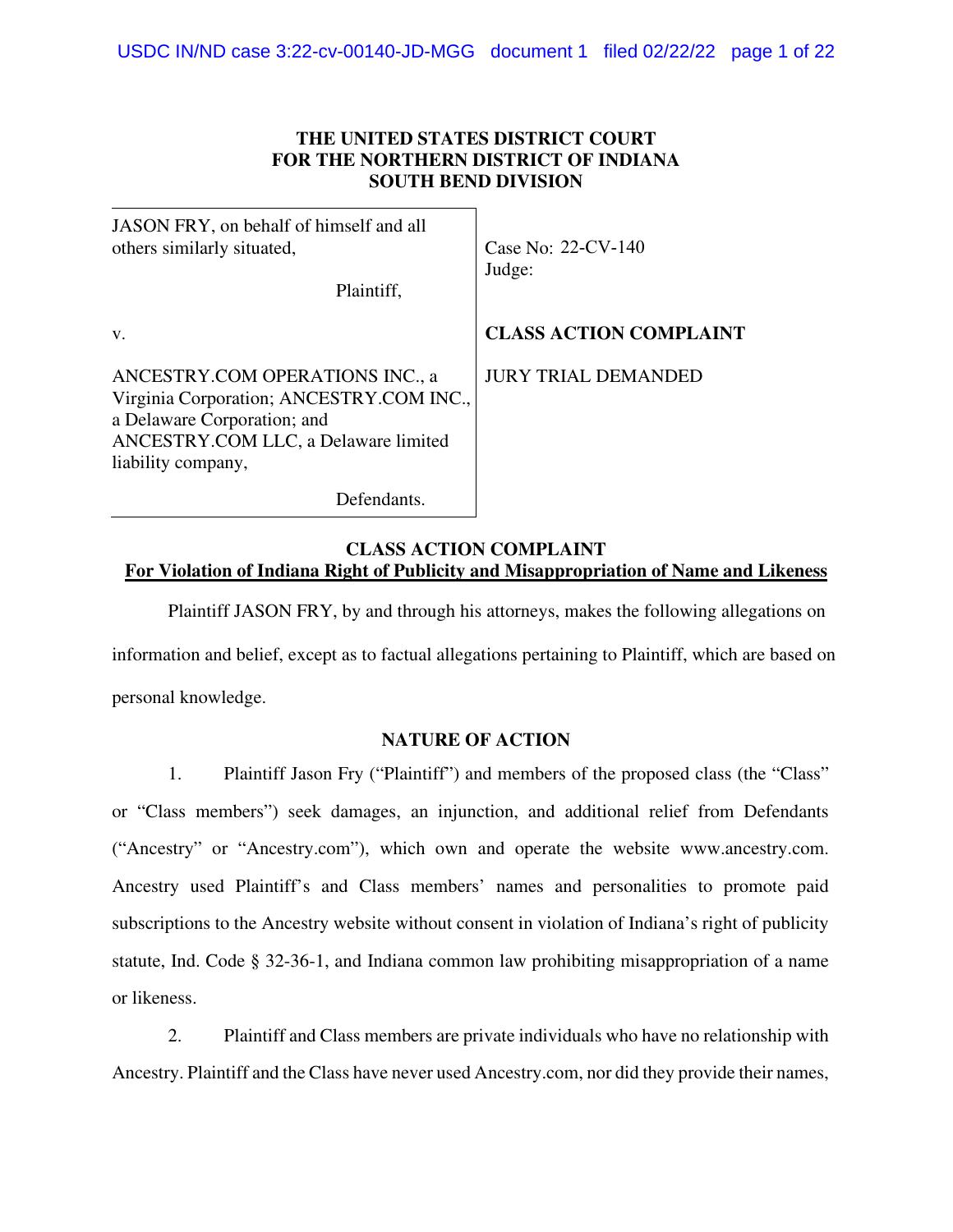photographs, or any other personal information to Ancestry.

3. Plaintiff was seriously distressed to discover that Ancestry is using decades-old photographs of Plaintiff and the Class as children to advertise paid subscriptions to Ancestry.com.

4. Plaintiff and the Class did not consent to Ancestry using their names, photographs, and personalities to promote Ancestry.com subscriptions.

5. Ancestry uses Plaintiff's and Class members' names and likenesses in at least three advertising techniques. In all three advertising techniques, Ancestry displays the Plaintiff's and Class members' photographs in low-resolution or time-limited formats to a potential customer. Ancestry promises the potential customer that purchasing a paid subscription to Ancestry.com will reveal the full versions of Plaintiff's and Class member's photographs and personal information. Ancestry promises that a paid subscription will also deliver many additional services, including the ability to search for and view billions of additional records about millions of other individuals. Searchable records included with an Ancestry.com subscription include yearbook photos, marriage records, baptism records, death certificates, divorce records, photographs of grave sites, and others.

6. In the first of its advertising techniques, Ancestry provides a publicly accessible landing page on which a visitor may search by name and location for any person. In response to searches for the Plaintiff's and Class members' names, Ancestry delivers a list of yearbook photographs in its possession showing the Plaintiff's and Class members' names and faces. Plaintiff's and Class members' photographs are accompanied by promotional text urging the visitor to "Sign Up Now" for an Ancestry.com subscription. The promotional text promises that "There's more to see" about the Plaintiff and Class members if the visitor buys a subscription, including higher-resolution photographs and additional personal information about Plaintiff and Class members, such as city of residence, estimated age, and high school graduation year.

7. In the second advertising technique, Ancestry sends promotional emails and onsite messages to users who have provided their email addresses to Ancestry but have not yet purchased a paid subscription plan. These emails and messages use the Class members' names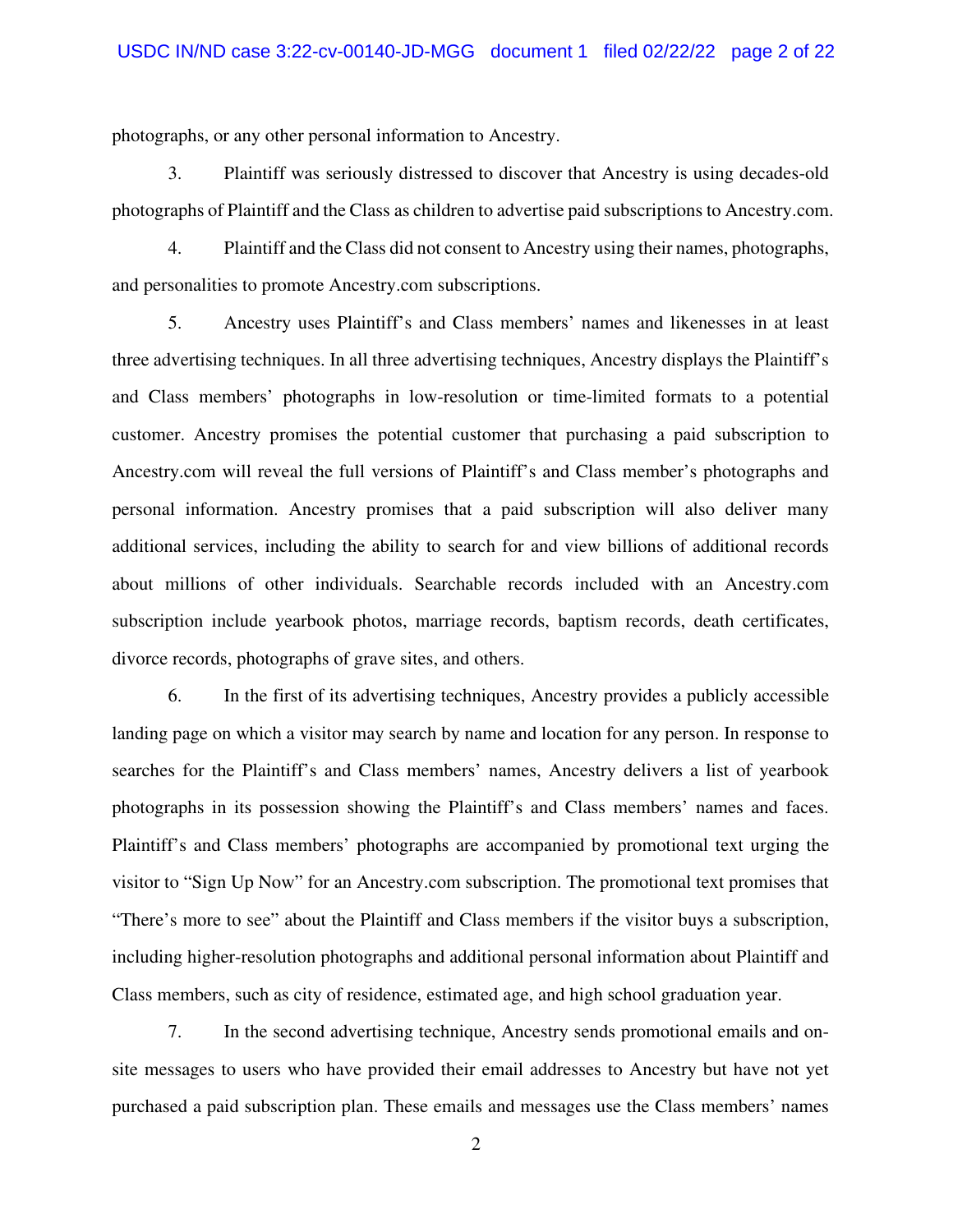and personalities. For example, Ancestry sends promotional emails to non-paying users with the subject line "What should you explore next for [Class member]?" A link in the body of the email encourages the user to click on the Class member's name to view records about her. Users who click the link and attempt to view records about the Class member receive in response a webpage asking the user to subscribe to Ancestry.com.

8. In the third advertising technique, Ancestry offers a two-week "free trial" membership during which users may access and use the full range of services associated with an Ancestry website subscription. "Free trial" users may search for, view, print, and share the Plaintiff's and Class members' photographs as minors and personal information including cities of residence, estimated birth years, and graduation dates. Ancestry's sole purpose for using the Plaintiff's and Class members' photographs and personal information as part of its "free trial" membership is to solicit the purchase of paid memberships.

9. By using Plaintiff's and Class members' photographs as minor children in its advertising, Ancestry misleads the consuming public into believing Plaintiff and Class members are Ancestry.com users, willingly uploaded their personal information to Ancestry.com, and endorse Ancestry's subscription product. In fact, Plaintiff and the Class have no relationship with Ancestry, had no knowledge their names and photographs were being used, and do not approve of Ancestry's use of their names and likenesses to advertise Ancestry.com subscriptions. Ancestry's website and advertising communications fail to disclose that Plaintiff and the Class are unaffiliated with Ancestry.

10. Ancestry does not present the Plaintiff's and Class members' photographs as "samples" advertising the purchase of the photographs themselves. Ancestry uses Plaintiff's and Class members' names and photographs to advertise subscriptions to Ancestry.com. An Ancestry.com subscription includes far more than access to the Plaintiff's photographs. At costs ranging between \$24.99 and \$49.99 per month, a subscription to Ancestry.com entails a wide range of services, including the ability to: "Grow a family tree with exclusive search tools"; "Connect with fellow members"; "Access 15+ billion records" from the U.S.; "Expand your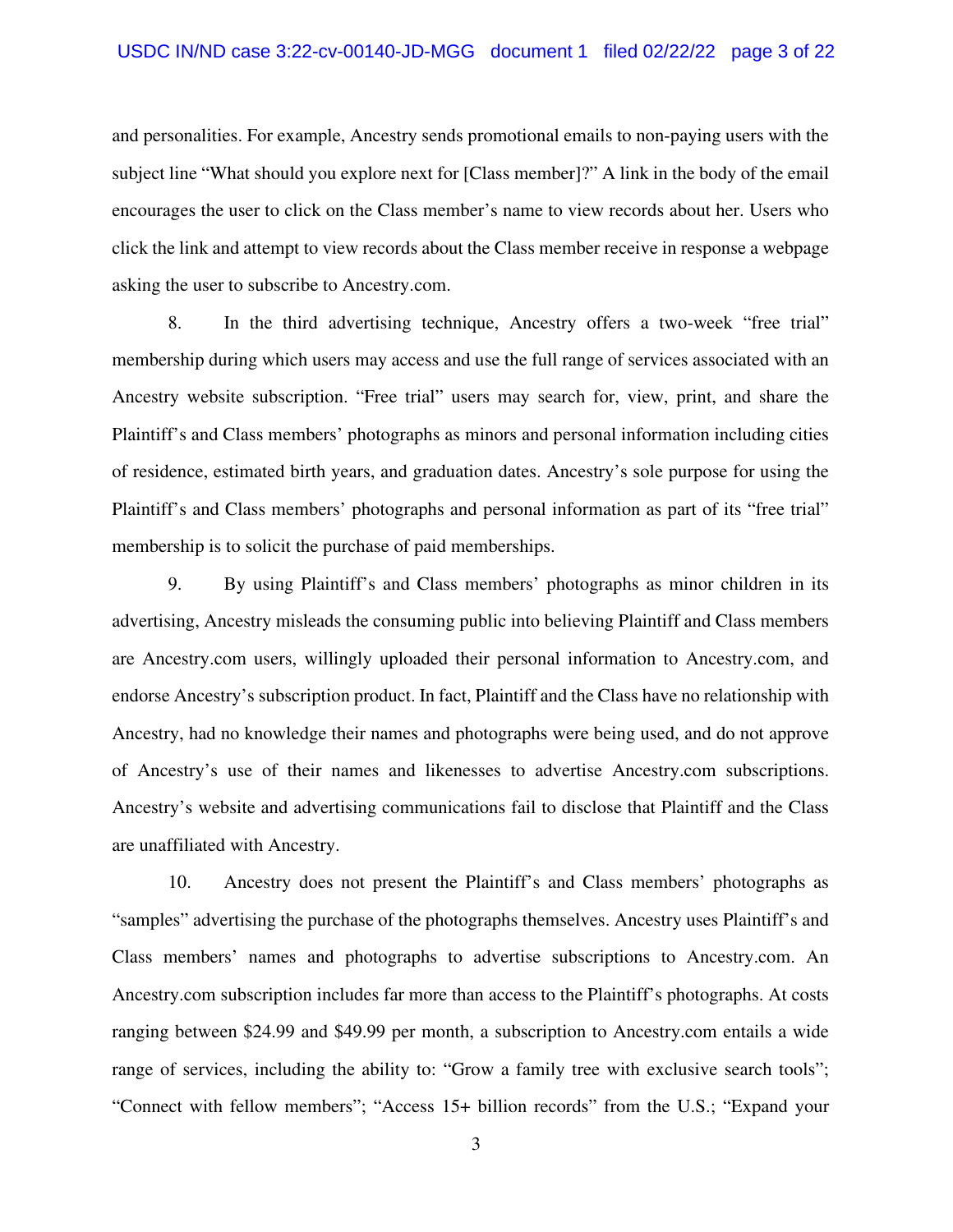#### USDC IN/ND case 3:22-cv-00140-JD-MGG document 1 filed 02/22/22 page 4 of 22

search with 3+ billion worldwide records"; "Find stores among 142+ million pages in the Newspapers.com Basic subscription"; "Explore 537+ million original military records on Fold3.com"; and "Enjoy premium support with a dedicated 1-800 number."[1](#page-3-0)

11. Ancestry is the sole author, designer, and implementor of the advertising techniques and messages giving rise to this lawsuit. Ancestry does not host user-generated content on any part of the website relevant to this lawsuit. Ancestry is the sole curator, designer, and creator of the content described in this Complaint.

12. Plaintiff does not know how Ancestry obtained his photographs as a minor child. Ancestry's website states that the photographs were originally printed in school yearbooks but does not disclose how Ancestry obtained copies of Plaintiff's and Class members' school yearbooks.

13. On information and belief, Ancestry obtained at least some of the yearbook photographs in its database by paying a licensing fee to PeopleConnect, Inc. On information and belief, Ancestry obtained at least some of the yearbook photographs in its database by copying Indiana yearbooks from publicly available sources such as public libraries in Indiana.

14. Ancestry appropriated Plaintiff's and Class members' photographs without permission from the Plaintiff and the Class, the photographers who took the pictures, the authors who created the school yearbooks, or the publishers of the school yearbooks. Ancestry does not hold copyright in Plaintiff's or Class members' yearbooks, nor does it have permission from the copyright holder to republish or distribute Plaintiff's or Class members' yearbooks.

15. Plaintiff and the Class arguably consented as minor children to have their photographs taken for school yearbooks intended solely for print distribution amongst a narrow circle of friends, family, and schoolmates. Plaintiff's yearbooks were originally produced decades ago when the Internet was in its infancy. Plaintiff and the Class did not consent to the

<span id="page-3-0"></span><sup>1</sup> https://www.ancestry.com/cs/offers/compare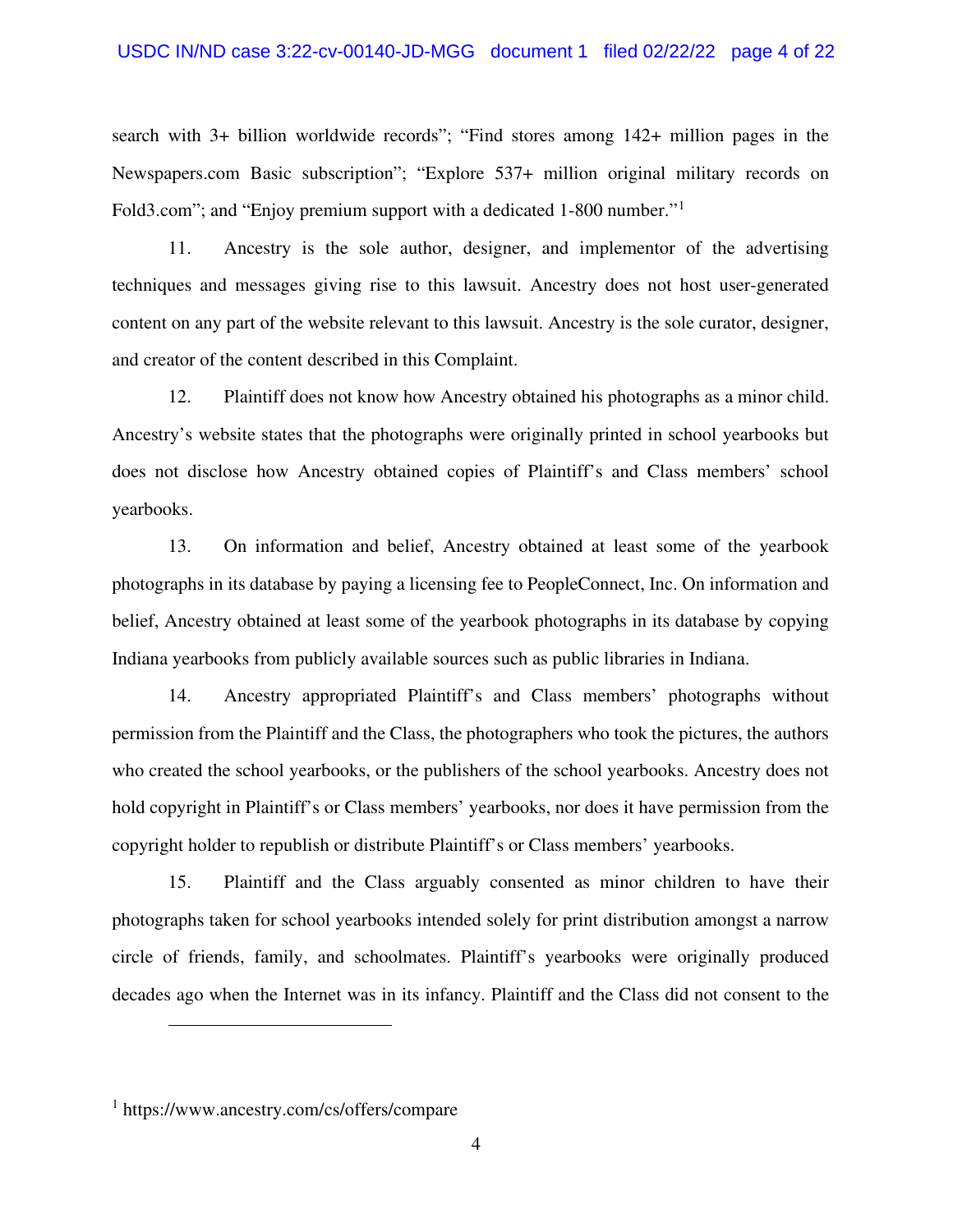#### USDC IN/ND case 3:22-cv-00140-JD-MGG document 1 filed 02/22/22 page 5 of 22

commercial use of their photographs to promote a website, nor to the worldwide distribution of their photographs on the Internet.

16. Ancestry fails to provide any mechanism by which Plaintiff or the Class may request that their photographs and personal information be removed from Ancestry's website. Nor does Ancestry allow Plaintiff or the Class to opt out of the use of their photographs as minors in advertisements for subscriptions to Ancestry.com.

17. Indiana law recognizes the intellectual property and privacy rights of individuals in controlling the use of their names, photographs, likenesses, and personalities for commercial purposes.

18. By using Plaintiff's and Class member's names, likenesses, photographs, and personalities in advertisements for website subscriptions without consent, Ancestry violated their intellectual property and privacy rights. Plaintiff and Class members have the right not to have their names, likenesses, photographs, and personalities exploited to promote a website with which they have no relationship and which they have no interest in promoting. Plaintiff and Class members have an economic interest in their names, likenesses, photographs, and personalities, which Ancestry has stolen, and a privacy interest in their names, likenesses, photographs, and personalities, which Ancestry has violated. Ancestry has been unjustly enriched through its actions. Plaintiff and Class members have the right to recover the money Ancestry earned exploiting their names, likenesses, photographs, and personalities.

19. By these actions, Ancestry has violated Indiana's Right of Publicity statute, codified in Ind. Rev. Code § 32-36-1, and Indiana common law prohibiting misappropriation of a name or likeness. Plaintiff and Class members have suffered injury through the unlawful taking of their valuable intellectual property; through the invasion of their privacy rights protected by statute and common law; through Ancestry's unlawful profiting from its exploitation of their names, personalities, and personal information; and through harm to peace of mind. Plaintiff and Class members are entitled to relief including statutory damages, disgorgement of profits, royalties for the use of their names and personalities, restitution of the value of their names and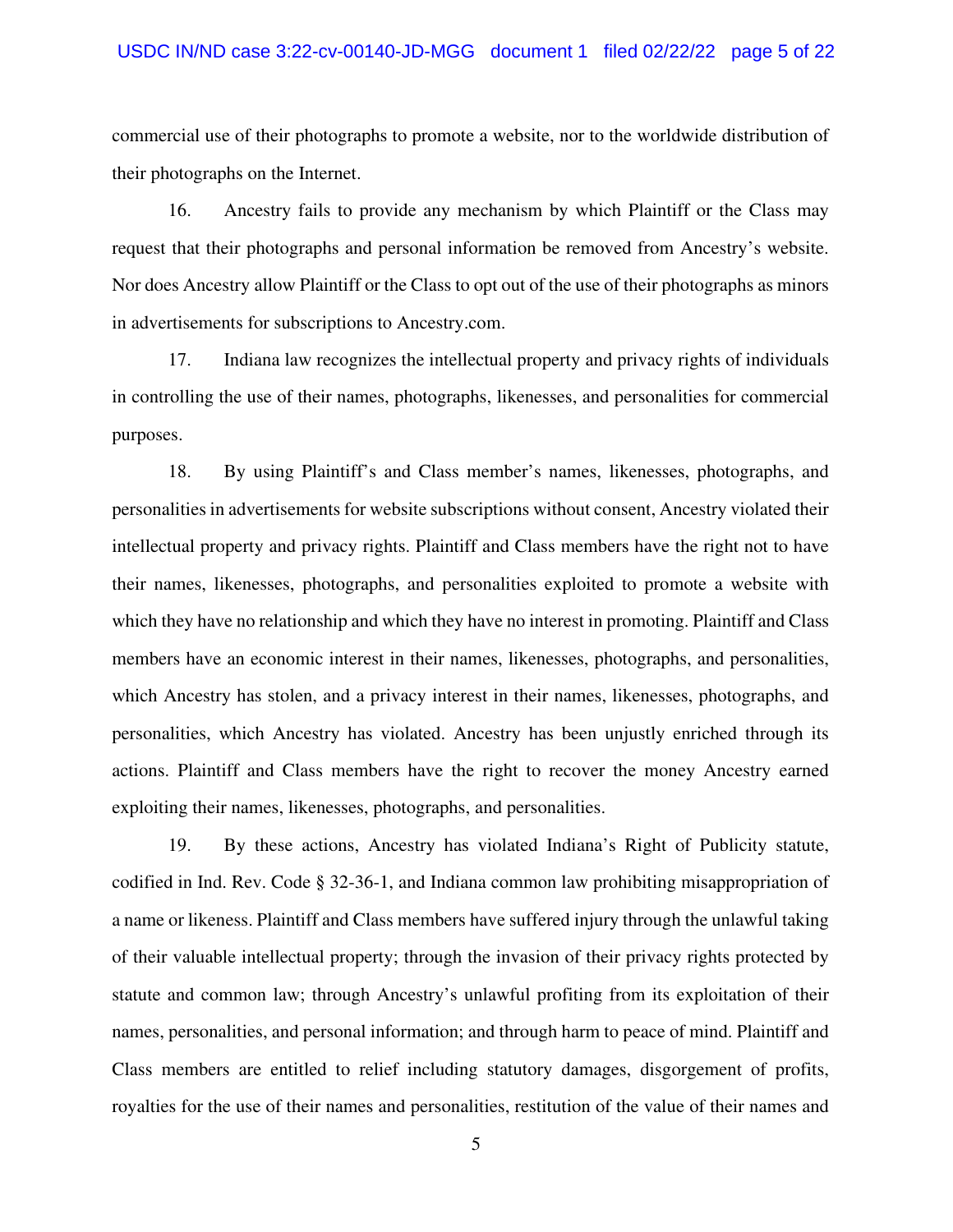personalities, an injunction prohibiting Ancestry's unlawful conduct, an award of attorneys' fees, expenses, and costs, and declaratory and injunctive relief.

### **JURISDICTION AND VENUE**

20. This Court has subject matter jurisdiction pursuant to 28 U.S.C. § 1332(d) (the Class Action Fairness Act ("CAFA")), because: (A) members of the putative class are citizens of a state different from at least one defendant. According to available public records, none of the Defendants are incorporated in Indiana or have their principal place of business in Indiana. The proposed class is composed primarily of Indiana residents. (B) The proposed class consists of at least 100 members. And (C) the amount in controversy exceeds \$5,000,000 exclusive of interest and costs. Ind. Rev. Code § 32-36-1-10 provides for damages equal to the "greater" of "actual damages, including profits derived from the unauthorized use," and statutory damages in the amount of "one thousand dollars" per violation. Because Ancestry advertises using millions of records from Indiana yearbooks, the amount in controversy is well over the jurisdictional amount.

21. This Court has specific personal jurisdiction over Ancestry because a significant portion of the events giving rise to this lawsuit occurred in this state, including: Ancestry's copying of Plaintiff's and Class member's personal information from yearbooks or other sources located in Indiana; Ancestry's display of Plaintiff's and Class member's names and photographs in advertisements expressly directed at Indiana residents, including Plaintiff's and Class members' families; Ancestry's failure to obtain required consent from Class members in Indiana; and Ancestry's violation of the intellectual property rights of Plaintiff and Class members who reside in Indiana.

22. This Court has specific personal jurisdiction over Ancestry because, under Indiana's right of publicity statute, a defendant who engages in conduct prohibited by the statute "submits to the jurisdiction of Indiana courts." Ind. Rev. Code § 32-36-1-9.

23. Plaintiff Fry resides in this state and District. Ancestry violated Mr. Fry's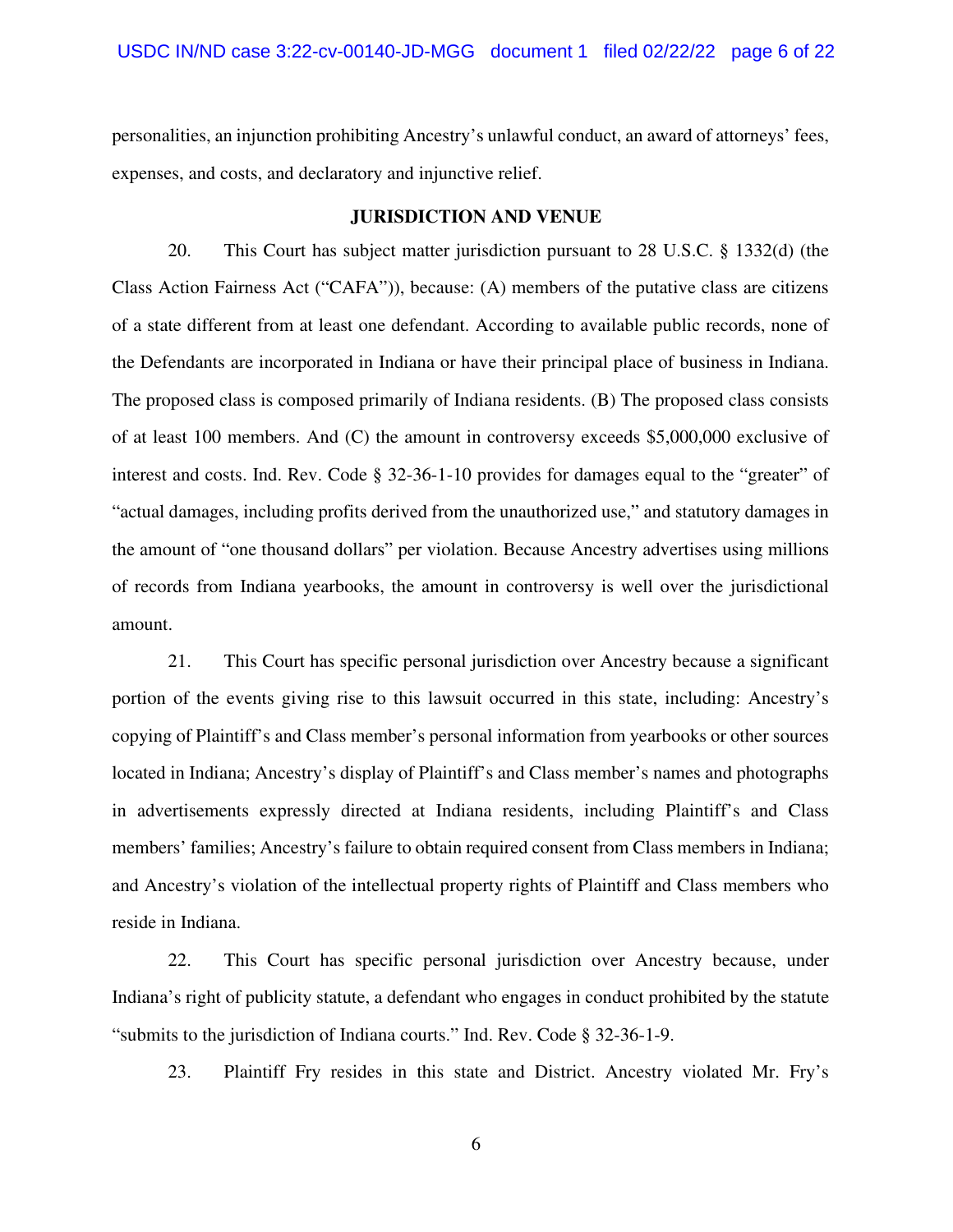#### USDC IN/ND case 3:22-cv-00140-JD-MGG document 1 filed 02/22/22 page 7 of 22

intellectual property and privacy rights and misappropriated his name, personal information, and likeness, the locus of which is in this state and District. Ancestry failed to obtain the required consent in this state and District. Ancestry displayed advertisements using Plaintiff's and Class members names, personal information, and personalities in this state and District.

24. Venue is appropriate pursuant to 28 U.S.C. § 1391(b). A substantial portion of the events and conduct giving rise to the violations alleged in this complaint occurred in this district. A substantial portion of the class members reside in this state and district. Named Plaintiff Jason Fry resides in this district.

#### **PARTIES**

### **Defendants**

25. Defendant ANCESTRY.COM OPERATIONS INC. is a Delaware corporation with its headquarters in Lehi, Utah. It conducts business under the brand names "Ancestry.com," "Ancestry," and other brand names associated with the various website and services it owns and operates. ANCESTRY.COM INC. is a Delaware corporation with its headquarters in Lehi, Utah. Defendant ANCESTRY.COM LLC is a Delaware limited liability company with its headquarters in Lehi, Utah.

26. The Defendants own and operate the website www.ancestry.com. Plaintiff refers to the Defendants collectively as "Ancestry." Ancestry advertises and provides its subscription services to consumers throughout this District, Indiana, and the United States.

#### **Plaintiff**

27. Plaintiff Jason Fry is a resident of Wabash County, Indiana.

28. Mr. Fry has never visited, used, or subscribed to the website Ancestry.com.

29. Mr. Fry attended Marion High School in Marion, Indiana, from which he graduated in 1999.

#### **FACTUAL ALLEGATIONS**

30. Plaintiff Jason Fry is a private individual who has no relationship with Ancestry. He has never visited, used, or subscribed to Ancestry.com.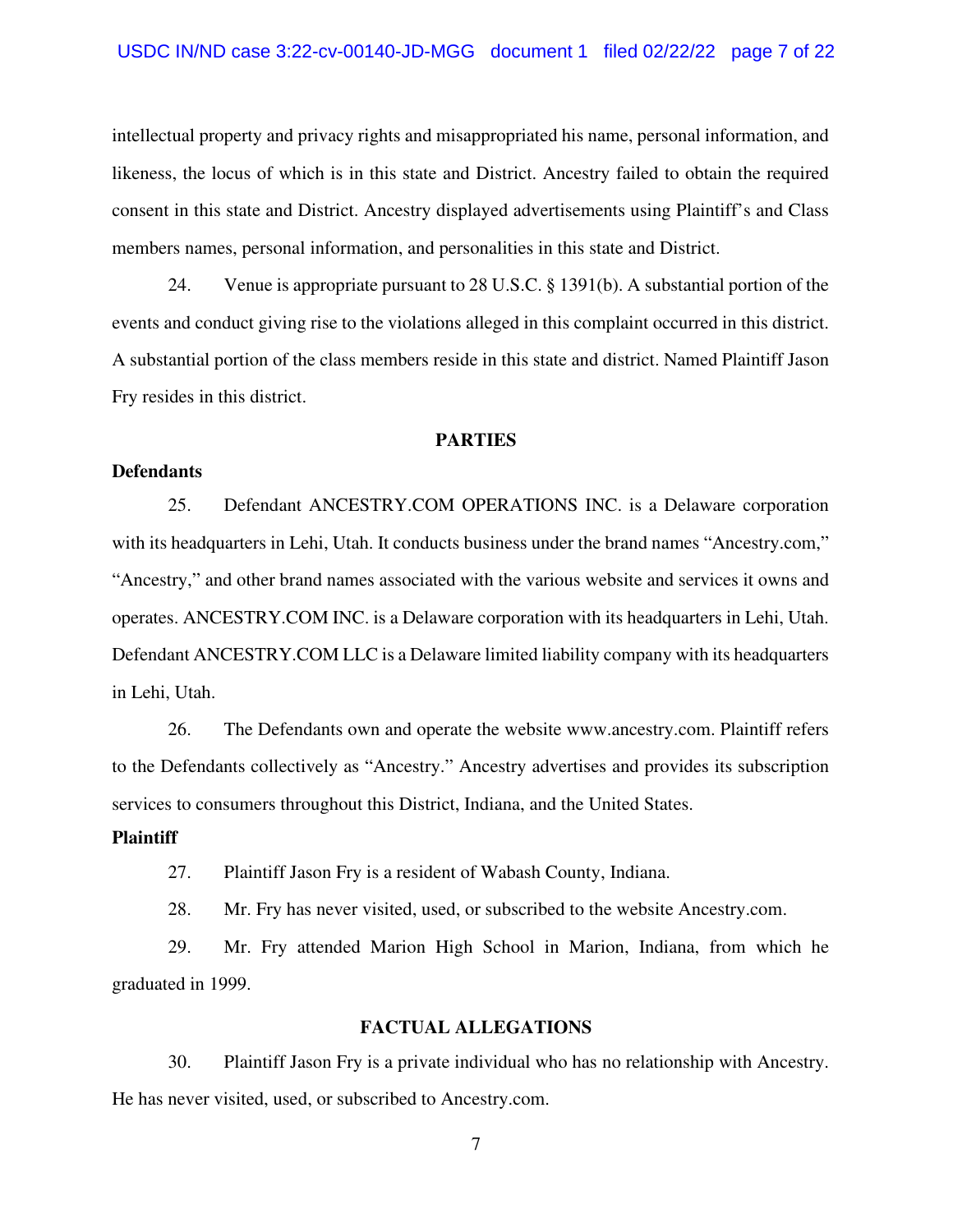### USDC IN/ND case 3:22-cv-00140-JD-MGG document 1 filed 02/22/22 page 8 of 22

31. Mr. Fry did not give consent to Ancestry to use his name, photograph, likeness, or personality in any way. Had Ancestry requested his consent, Mr. Fry would not have provided it.

32. Mr. Fry highly values his personal privacy, and his ability to control and prevent the commercial use and distribution of his personal information, likeness, and personality without his consent.

33. Ancestry uses at least two photographs depicting Mr. Fry as a minor to advertise subscriptions to Ancestry.com.

34. Ancestry uses Mr. Fry's photograph in at least three types of advertisements. First, Ancestry provides a publicly accessible landing page on which members of the public may and have searched for Mr. Fry by name, location, and/or birth year, as shown below:

| <b>Mancestry</b><br><b>Trees</b>                                  | <b>DNA</b><br>Search                            | Help<br><b>Explore</b>                           | <b>Extras</b>                                                    | Sign $\ln$ ><br>$EN$ $\sim$<br><b>Subscribe</b>                                            |
|-------------------------------------------------------------------|-------------------------------------------------|--------------------------------------------------|------------------------------------------------------------------|--------------------------------------------------------------------------------------------|
|                                                                   |                                                 |                                                  | Search                                                           |                                                                                            |
| First & Middle Name(s)                                            |                                                 | Last Name                                        |                                                                  | <b>Explore by collection</b><br><b>View All</b><br>Birth, marriage & death                 |
| City, County, State, Country                                      |                                                 |                                                  | $\boxed{4}$<br><b>Birth Year</b>                                 | Birth, baptism & christening<br>Marriage & divorce<br>Death, burial, cemetery & obituaries |
| <b>Search</b>                                                     | Show more options v                             |                                                  |                                                                  | Census & voter lists<br>U.S. Federal Census Collection                                     |
| <b>Explore by location</b><br>m                                   | Regina                                          | Winnipeg                                         | ou<br><b>ONTARIO</b>                                             | <b>UK Census Collection</b><br><b>Canadian Census Collection</b><br>More                   |
| m<br>NGTON<br>Portland<br>肅<br><b>IDAHO</b>                       | NORTH<br>MONTANA<br>DAKOTA<br>衁<br><b>50LTH</b> | MINNLSOTA<br>击<br><b>WISCONSIN</b>               | Ottawa<br>寙                                                      | Immigration & travel<br>Passenger lists                                                    |
| OREGON<br>寙<br>$m$ DA                                             | <b>DAKOIA</b><br>WYOMING<br>NEBRASKA<br>盍       | 寙<br>Madison<br><b>IOWA</b><br>盍<br>LLINOIS<br>盍 | Toronto<br>LAND<br>盍                                             | Citizenship & naturalization records<br>Border crossings & passports<br>More               |
| UTAH<br>面<br>CALIL RNIA<br><b>Bakersfield</b><br>寙<br>Los Annalas | <b>COLORADO</b>                                 | Uniter States<br>血<br><b>ARKANS</b>              | 盀<br>INIA<br><b>FUCKY</b><br>盍<br><b>TENNESSE</b><br>盍<br>ROLINA | <b>Military</b><br>Draft, enlistment and service                                           |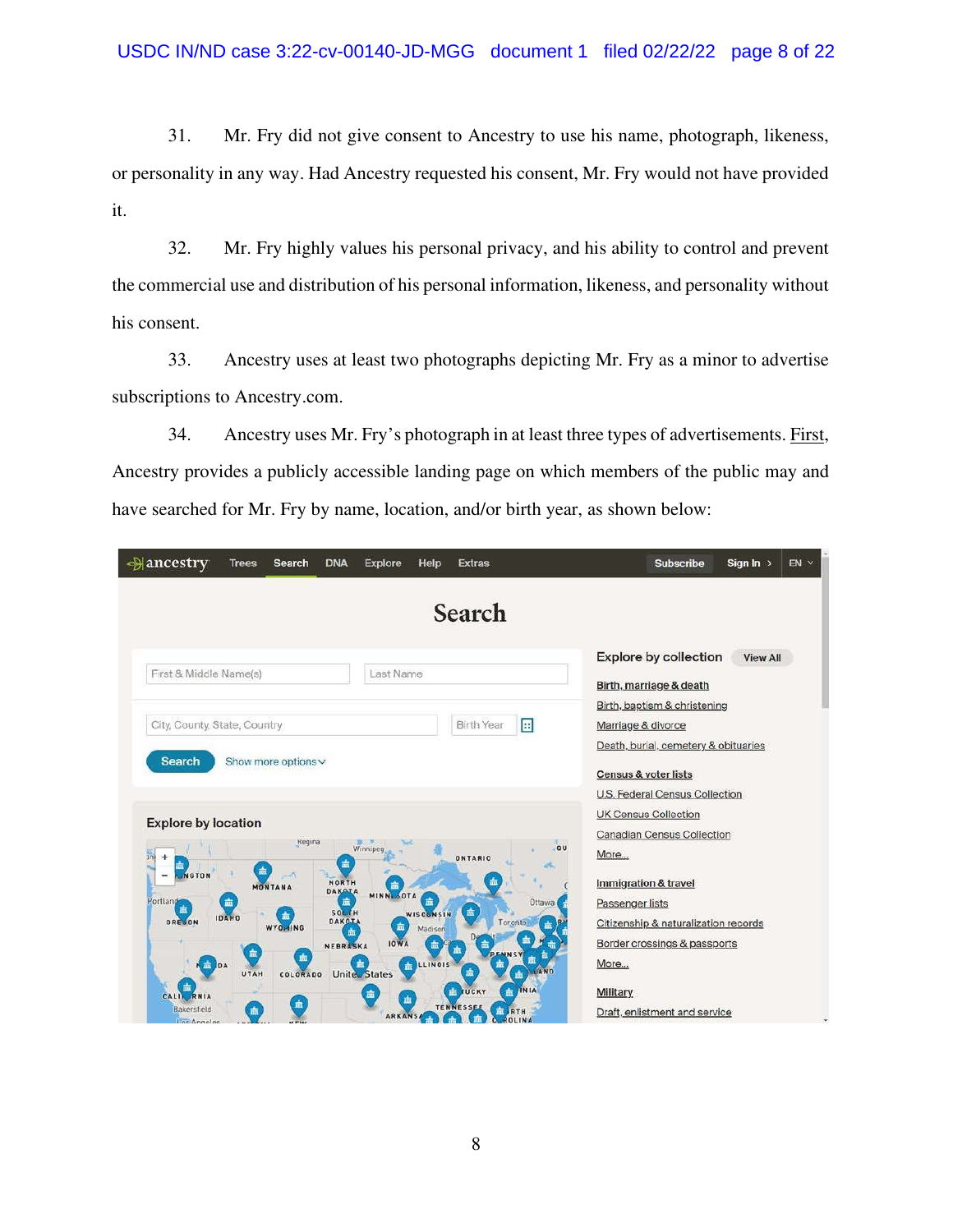## USDC IN/ND case 3:22-cv-00140-JD-MGG document 1 filed 02/22/22 page 9 of 22

35. Visitors who searched for Mr. Fry received in response four records derived from Mr. Fry's high school yearbooks. The four records include photographs depicting Mr. Fry as a minor. Ancestry displays a low-resolution version of each photograph for free, accompanied by promotional text promising that "There's more to see" about Mr. Fry if the user clicks "Sign Up Now." Ancestry promises it has additional information about his grade completed and school location, among other things. For privacy, Plaintiff's counsel redacted the faces of Mr. Fry and his classmates:

|                                                                 |                    | NAME:                  | All U.S., School Yearbooks 1900-1999 results for Jason<br>Jason Fry |                         |
|-----------------------------------------------------------------|--------------------|------------------------|---------------------------------------------------------------------|-------------------------|
| Your search                                                     | Results 1-5        |                        | There's more to see<br>A picture of the original document           |                         |
| Exact<br>Broad I                                                | <b>View Record</b> |                        |                                                                     | <b>/iew</b> Image       |
| $\bullet$<br>jason                                              | <b>View Record</b> |                        |                                                                     | $\overline{\mathbf{z}}$ |
| $\bullet$<br>fry                                                | <b>View Record</b> |                        |                                                                     | 조                       |
| Lived In: mario<br>$\bullet$                                    | <b>View Record</b> |                        | And things like                                                     | 巫                       |
| Apply                                                           | <b>View Record</b> | YEARBOOK DATE          | <b>SCHOOL</b>                                                       | 図                       |
|                                                                 | <b>View Record</b> | <b>SCHOOL LOCATION</b> | <b>GRADE COMPLETED</b>                                              | 囜                       |
| $\vee$ All Categories                                           | $1-5$ of $5$       |                        |                                                                     |                         |
| $\times$<br>> Schools, Directories &<br><b>Church Histories</b> |                    |                        | <b>Sign Up Now</b>                                                  | $20 - $                 |
| > School Lists & Yearbooks X                                    |                    |                        |                                                                     |                         |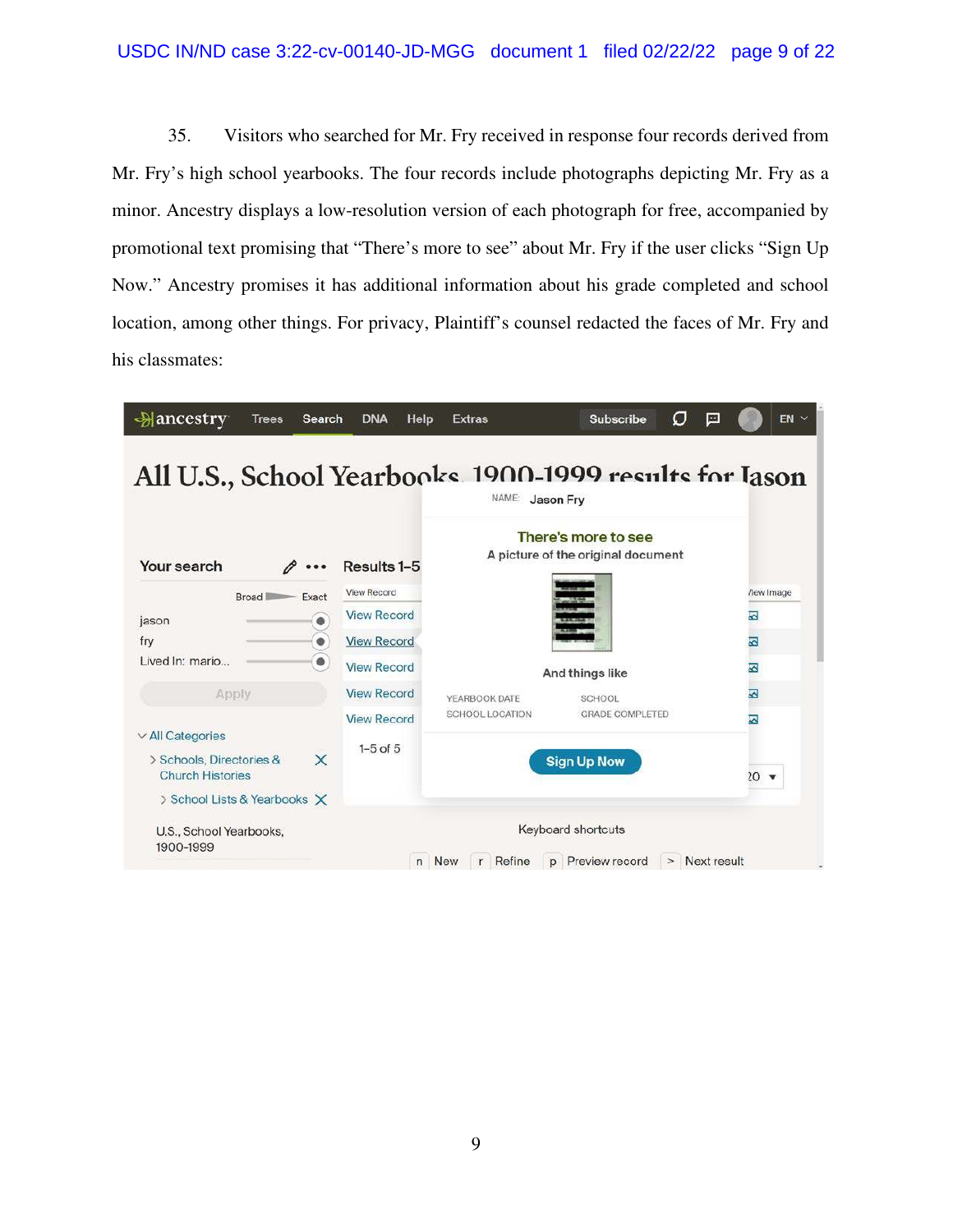36. The promotional message encouraging viewers to "Sign Up Now" is isolated below. For privacy, Plaintiff's counsel have redacted the faces of Mr. Fry and his classmates:

|                        | There's more to see                |
|------------------------|------------------------------------|
|                        | A picture of the original document |
|                        | And things like                    |
| YEARBOOK DATE          | SCHOOL                             |
| <b>SCHOOL LOCATION</b> | <b>GRADE COMPLETED</b>             |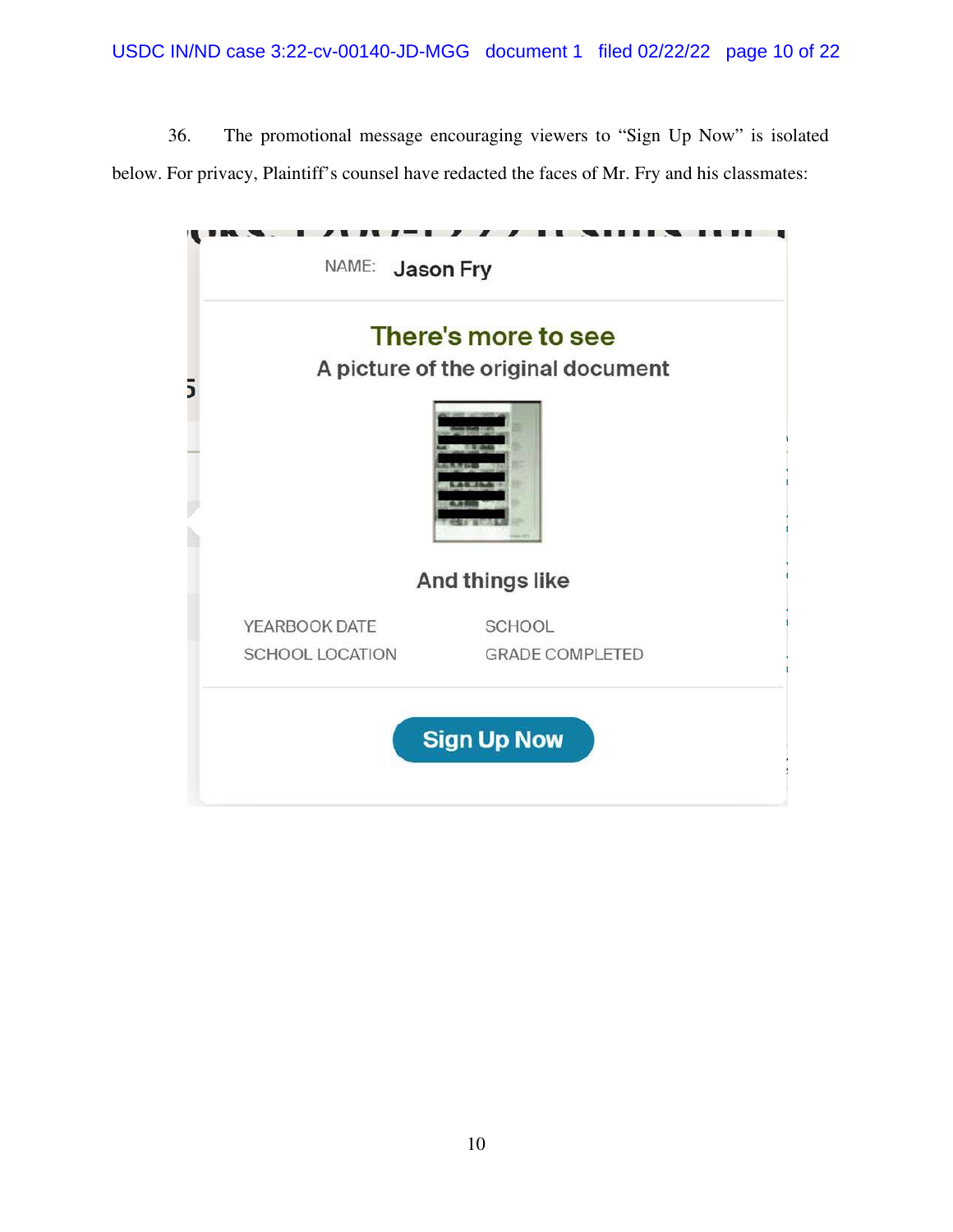37. Users who clicked "Sign Up Now," or who clicked on the "View Image" link adjacent to any of Mr. Fry's records (*see* ¶ 34), were shown a payment page soliciting the purchase of a membership plan for \$24.99 per month. The page does not say that users are paying to access Mr. Fry's photograph or personal information. The page says that users are paying to receive a broad range of services, including access to "The world's most comprehensive record collection" and the ability to create and grow a "family tree".

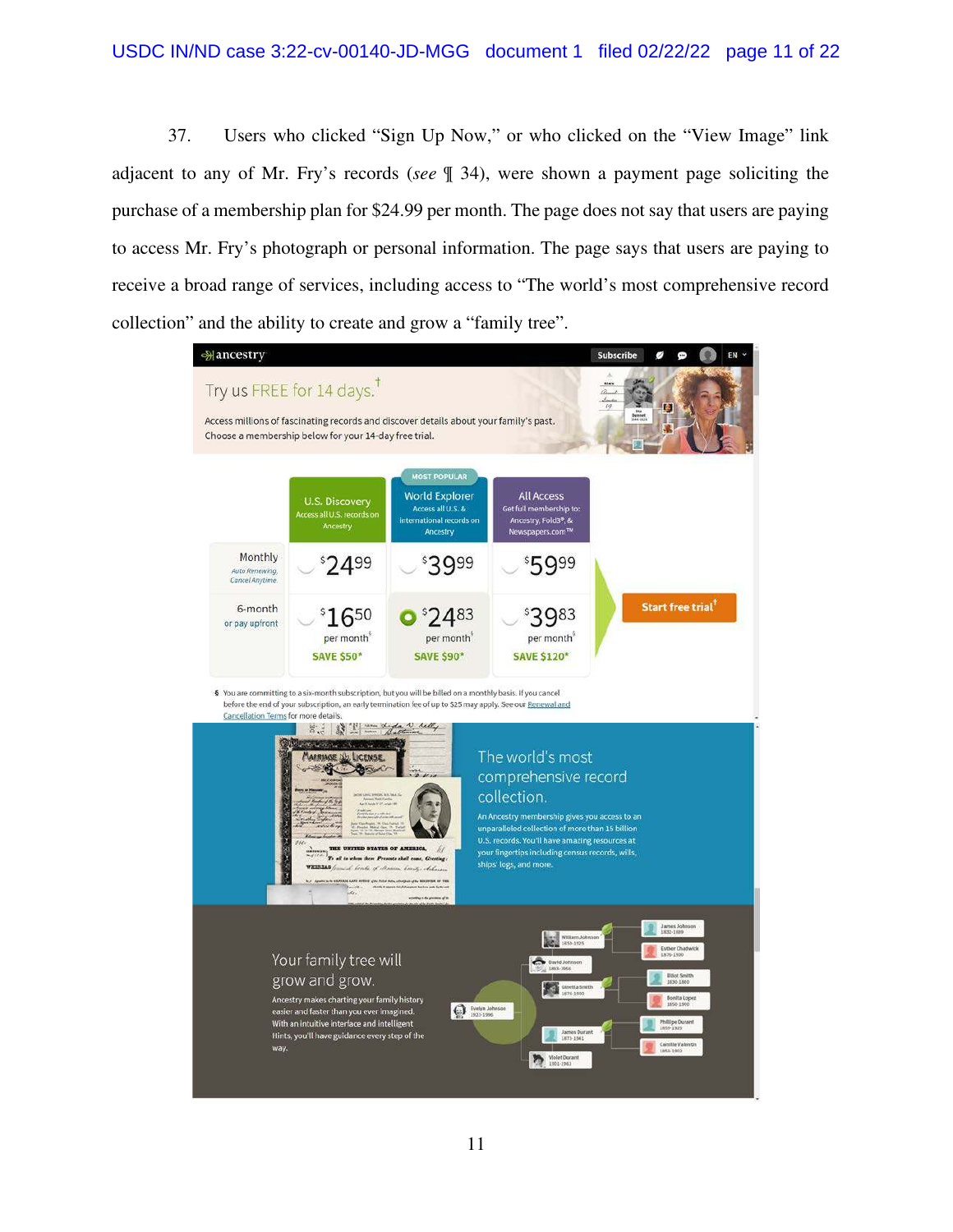38. Second, Ancestry sends promotional emails incorporating Class members' names and personalities to potential subscribers. On information and belief, Ancestry has sent such promotional emails incorporating Mr. Fry's name. Examples of such promotional emails, with names redacted for privacy, are shown below:

|    | What should you explore next for                               | <b>Mark</b>                                                                                                                                                  |                                                      | a |
|----|----------------------------------------------------------------|--------------------------------------------------------------------------------------------------------------------------------------------------------------|------------------------------------------------------|---|
|    | Ancesby concerty@entel.wickety.com> (madsicilis)               |                                                                                                                                                              | FILM TO TEST CHRISTIANS RISK SECTION                 |   |
|    |                                                                | A search on Ancientry® may belp you make more discoveries<br><b>Luck deeper</b>                                                                              |                                                      |   |
|    |                                                                | <b>Mancestry</b>                                                                                                                                             |                                                      |   |
|    |                                                                | There's still more to discover.                                                                                                                              | "Pon onli you find next?"                            |   |
|    |                                                                | You've started to uncover the story of the start will you find net<br>Here's a recommendation we found just for you to jump start brand-<br>new discoveries. |                                                      |   |
|    |                                                                |                                                                                                                                                              |                                                      |   |
|    |                                                                | is missing details about their marriage.<br>View marriage records                                                                                            |                                                      |   |
|    |                                                                |                                                                                                                                                              |                                                      |   |
|    | ify Tour! Hours a host - to                                    | □ ⊙<br>Ŧ                                                                                                                                                     |                                                      |   |
| 00 | ü<br>a<br>$\circ$<br>D<br>- 10                                 | STATE-MOVEMENT MATTEMAAL ALLE<br>Ŧ                                                                                                                           |                                                      |   |
|    |                                                                |                                                                                                                                                              |                                                      |   |
|    | Need help with                                                 | Family Tree? Here's a hint. The K                                                                                                                            |                                                      | ë |
|    |                                                                |                                                                                                                                                              |                                                      |   |
|    | Assestry variously@ensitesselvy.com> travelante.<br>$16 + 6 =$ |                                                                                                                                                              | Pri, Mar 12, 2.15 PM (1-day age) 合 4                 | 遥 |
|    |                                                                | We found a clue that could head you to new discoveries.<br>Take a look                                                                                       |                                                      |   |
|    |                                                                | <b>Mancestry</b>                                                                                                                                             |                                                      |   |
|    |                                                                |                                                                                                                                                              |                                                      |   |
|    |                                                                | we combed through our vast digital<br>resources to find an Ancestry Hint® that may<br>help you make more discoveries in<br>Family Tree.                      |                                                      |   |
|    |                                                                | $(1986 - )$<br>U.S., School Yearbooks, 1900-<br>1999                                                                                                         | $(1986 - )$<br>U.S., School Yearbooks, 1900-<br>1999 |   |
|    |                                                                | See your hint                                                                                                                                                | See your hint                                        |   |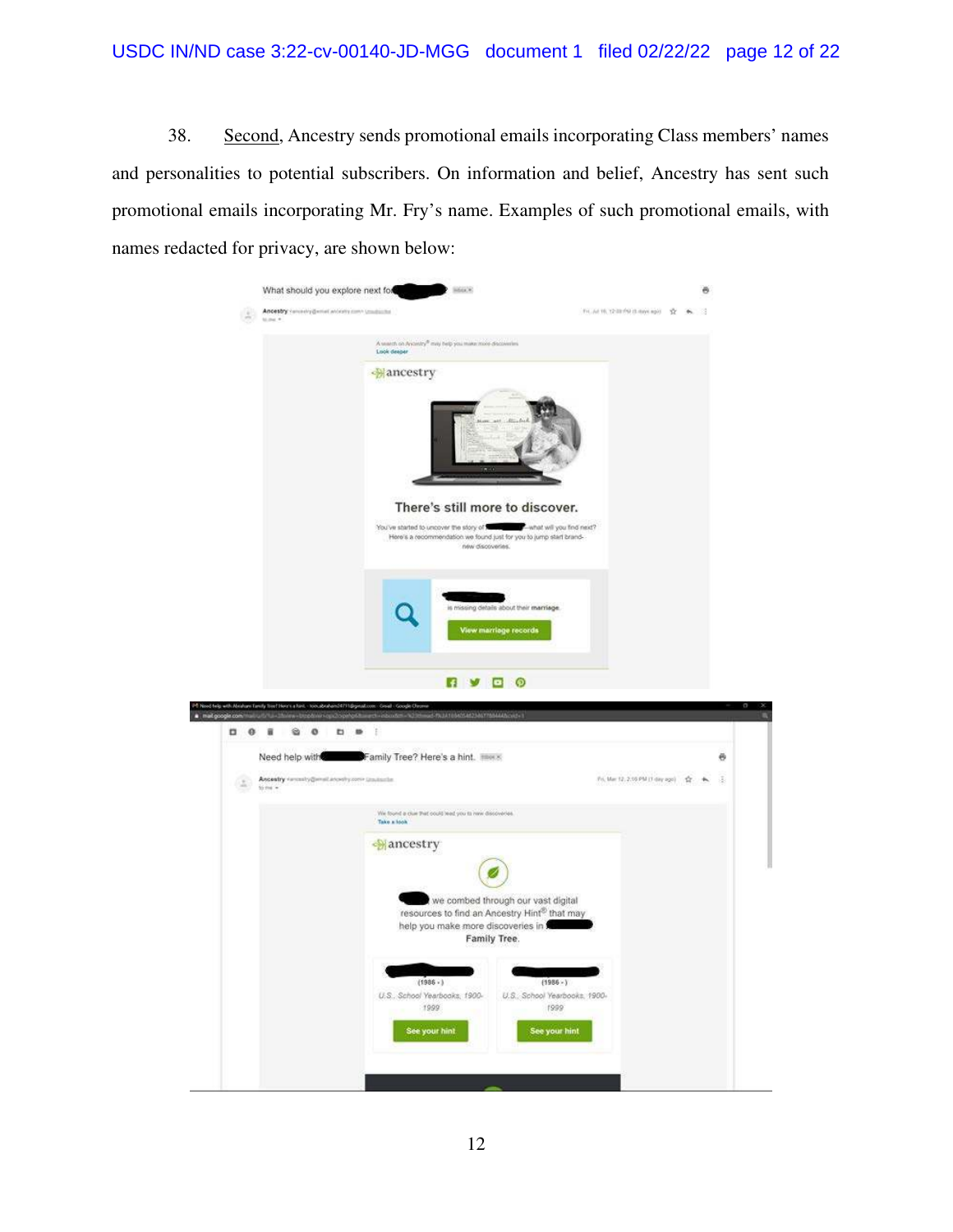39. Ancestry sends these and similar emails bearing Mr. Fry's and Class members' names and likeness to users who have not yet purchased a paid subscription plan, and who Ancestry believes may be related to Mr. Fry or the Class member. Users who click on the name shown in the email and attempt to review records about Mr. Fry or the Class member receive a web page soliciting a subscription to Ancestry.com at prices ranging from \$24.99 to \$49.99 per month:



§ You are committing to a six-month subscription, but you will be billed on a monthly basis. If you cancel before the end of your subscription, an early termination fee of up to \$25 may apply. See our Renewal and Cancellation Terms for more details.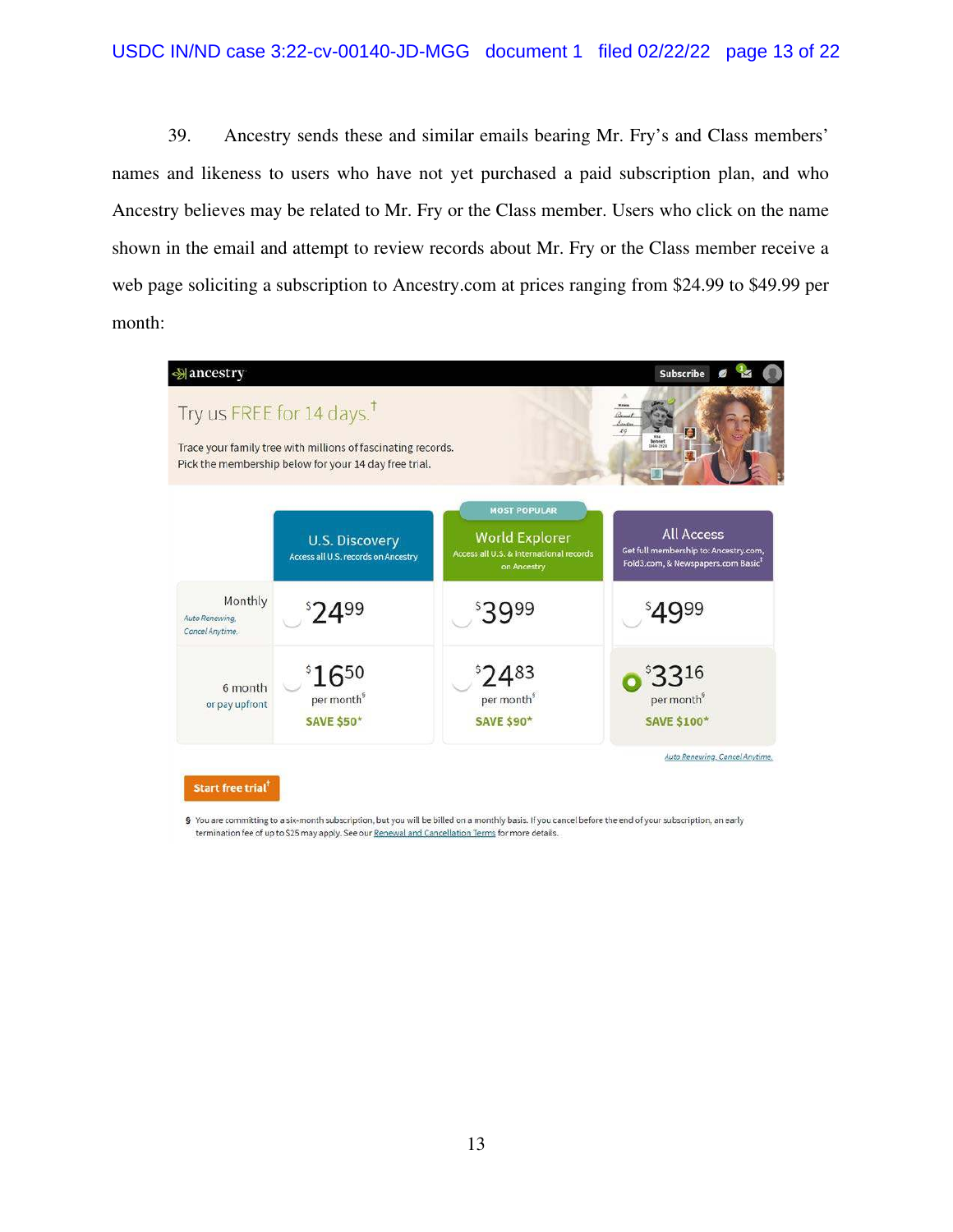40. Third, Ancestry allows users who have not yet signed up for a paying subscription to search for and view Mr. Fry's photographs and personal information as part of a two-week "free trial" membership. The search results shown in response to a search for Mr. Fry's name by "free trial" user are shown below. Clicking the "View Record" link adjacent to any of Mr. Fry's results yields a record displaying Mr. Fry's photograph and personal information. Two of these records are also shown below. For privacy, Plaintiff's counsel redacted Mr. Fry's face.

| →ancestry                                                                                                                                                                       | <b>Trees</b><br><b>Search</b> |                   | <b>DNA</b><br>Help         | <b>Extras</b> |               |        | O.<br>Upgrade                                               | $EN$ $\sim$<br>囸   |
|---------------------------------------------------------------------------------------------------------------------------------------------------------------------------------|-------------------------------|-------------------|----------------------------|---------------|---------------|--------|-------------------------------------------------------------|--------------------|
|                                                                                                                                                                                 |                               |                   |                            |               |               |        | All U.S., School Yearbooks, 1900-1999 results for Jason Fry |                    |
| Your search                                                                                                                                                                     |                               |                   | Results 1-5 of 5           |               |               |        |                                                             |                    |
|                                                                                                                                                                                 | Broad                         | Exact             | View Record                | Name          | Yearbook Date | School | School Location                                             | View Image         |
| jason<br>fry<br>Lived In: marion, g                                                                                                                                             |                               | $\circ$<br>៝<br>٠ | View Record Jason Fry 1999 |               |               |        | Marion High School Marion, Indiana, USA                     | 光度速度的混乱            |
| Apply<br>$\vee$ All Categories                                                                                                                                                  |                               |                   | View Record Jason Fry 1998 |               |               |        | Marion High School Marion, Indiana, USA                     |                    |
| > Schools, Directories & Church<br><b>Histories</b>                                                                                                                             |                               | ×                 | View Record Jason Fry 1999 |               |               |        | Marion High School Marion, Indiana, USA                     |                    |
| > School Lists & Yearbooks                                                                                                                                                      |                               | $\times$          |                            |               |               |        |                                                             | <b>Biogue Adam</b> |
| U.S., School Yearbooks, 1900-1999<br>This database is a collection of                                                                                                           |                               |                   | View Record Jason Fry 1999 |               |               |        | Marion High School Marion, Indiana, USA                     |                    |
| middle school, junior high, high<br>school, and college yearbooks<br>from across the United States.<br>While yearbooks may not provide<br>information about the vital<br>events |                               |                   | View Record Jason Fry 1999 |               |               |        | Marion High School Marion, Indiana, USA                     |                    |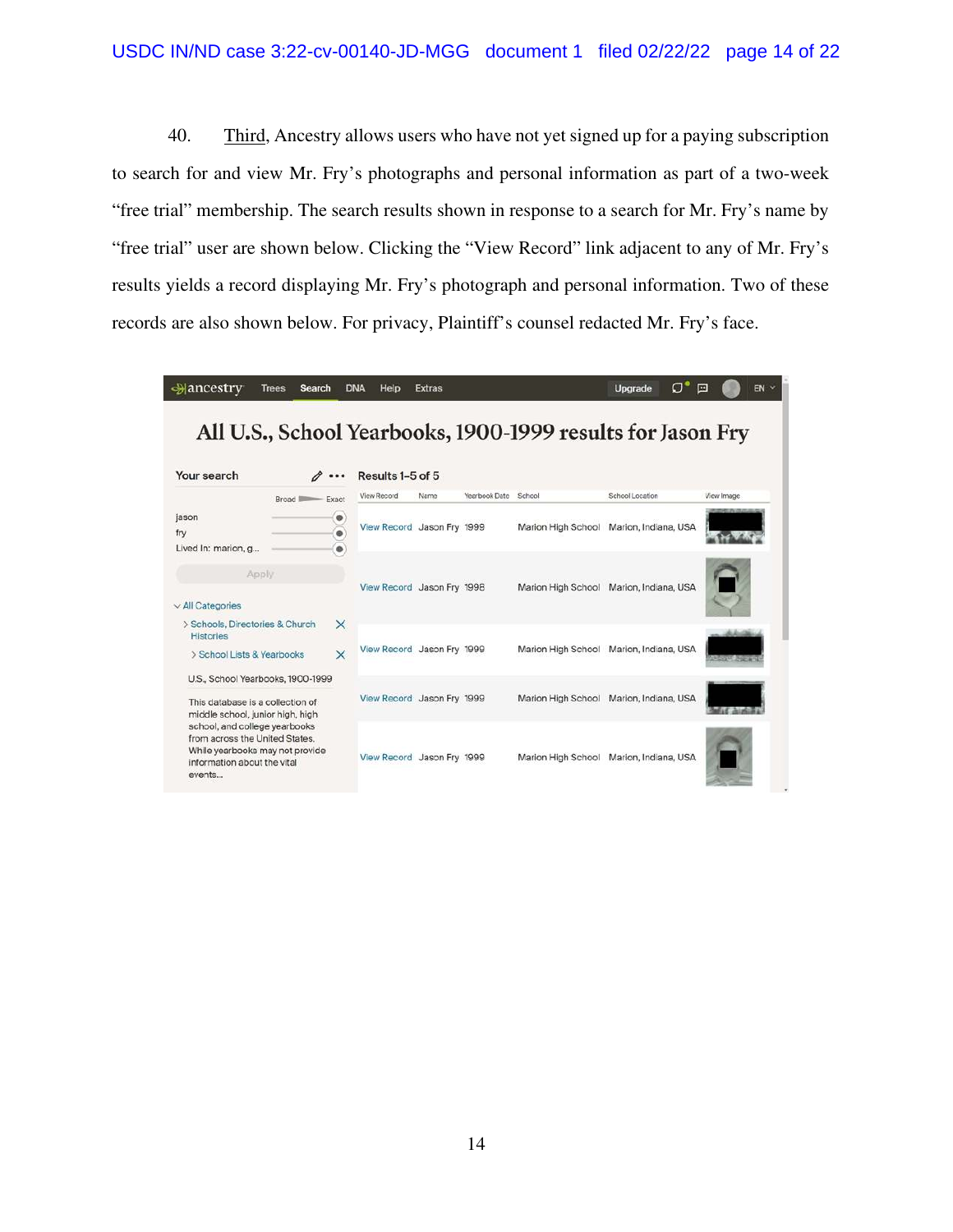| →ancestry                                                   | <b>Trees</b> | Search | <b>DNA</b> | Help         | <b>Extras</b>                                                                                 | Upgrade                                                                                                        | $\mathcal{O}^\bullet$<br>戸 | $EN$ $\sim$  |
|-------------------------------------------------------------|--------------|--------|------------|--------------|-----------------------------------------------------------------------------------------------|----------------------------------------------------------------------------------------------------------------|----------------------------|--------------|
|                                                             |              |        |            |              | <b>Jason Fry</b><br>in the U.S., School Yearbooks, 1900-1999                                  | Save $\vee$                                                                                                    | 凸Print                     | Share $\vee$ |
| Add or update information<br>O<br><b>1</b> Report a problem |              |        |            | $\mathbf{p}$ | Name:<br>Yearbook Date:<br>School:<br>School Location:<br>Grade Completed:<br>Write a commont | Source<br>Detail<br>Jason Fry<br>1998<br>Marion High School<br>Marion, Indiana, USA<br>Freshman<br>Save $\vee$ |                            |              |
| →ancestry                                                   | <b>Trees</b> | Search | <b>DNA</b> | Help         | <b>Extras</b>                                                                                 | Upgrade                                                                                                        | $\sigma$<br>戸              | EN           |
|                                                             |              |        |            |              | <b>Jason Fry</b><br>in the U.S., School Yearbooks, 1900-1999                                  | Save $\vee$                                                                                                    | 凸Print                     | Share $\vee$ |
|                                                             |              |        |            |              | Yearbook Date: 1999<br>School:<br>School Location:<br>Grade Completed:                        | Source<br>Detail<br>Name: Jason Fry<br>Marion High School<br>Marion, Indiana, USA<br>Sophomore<br>Save $\vee$  |                            |              |
| Add or update information<br>O<br><b>1</b> Report a problem |              |        |            |              |                                                                                               |                                                                                                                |                            |              |
|                                                             |              |        |            | <b>DO</b>    | Write a commont                                                                               |                                                                                                                |                            |              |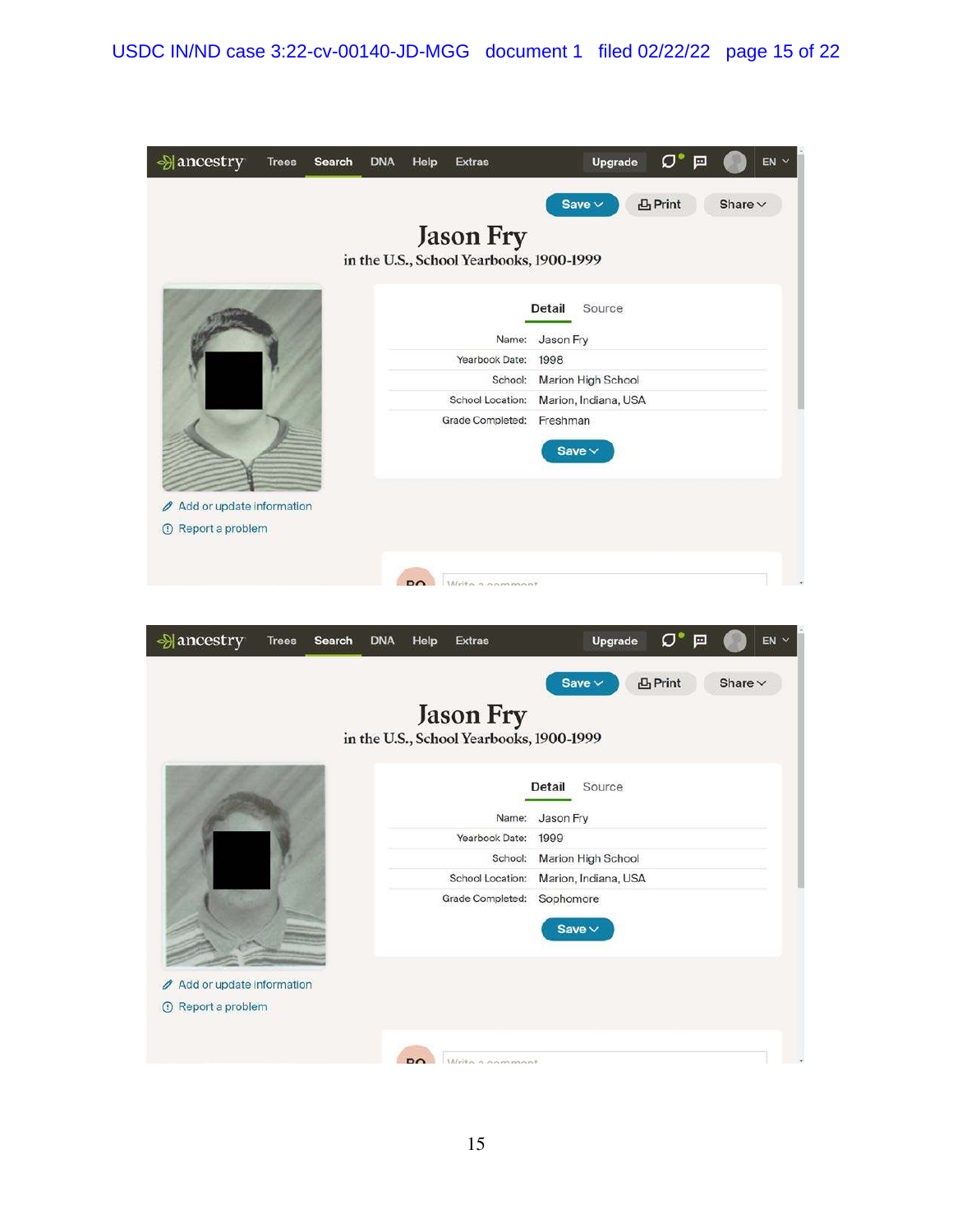#### USDC IN/ND case 3:22-cv-00140-JD-MGG document 1 filed 02/22/22 page 16 of 22

41. Ancestry's sole purpose in using Mr. Fry's photograph, name, and personal information as part of its "free trial" membership is to solicit the purchase of paid memberships from its "free trial" members.

42. Mr. Fry does not know how Ancestry obtained his photographs as a minor child. The photographs appear to have been taken from the yearbooks Mr. Fry's high school produced for students and family between 1998 and 1999.

43. Ancestry appropriated Mr. Fry's photographs without permission from Mr. Fry, the photographer who took his pictures, the authors who created his high school yearbooks, or the publishers of his high school yearbooks. Ancestry does not hold copyright in yearbooks from Mr. Fry's high school, nor does it have permission from the copyright holder to republish or distribute the yearbooks or the photographs contained therein.

44. Mr. Fry has intellectual property and privacy interests in his photograph, name, likeness, and personality recognized by Indiana statutory and common law. He has the right to exclude anyone from making commercial use of his personality without his permission.

45. Ancestry has injured Mr. Fry by taking his intellectual property without compensation; by invading his privacy rights protected by Indiana statutory and common law; and by unlawfully profiting from its exploitation of his persona.

46. Ancestry's illegal actions caused Mr. Fry mental injury and disturbed his peace of mind. Mr. Fry is deeply uncomfortable that Ancestry is profiting from its use of his name, photographs, and personality in advertisements for a website he does not use, endorse, or approve of. Mr. Fry believes his personality is rightly his to control. Ancestry's illegal use has left him worried and uncertain about his inability to control how his name and personality is used. Mr. Fry feels that Ancestry's use of his name and personality is an alarming invasion of his privacy.

### **CLASS ALLEGATIONS**

47. Plaintiff brings this action both individually and as a class action pursuant to Fed. R. Civ. P. 23(b)(2) and (b)(43). Plaintiff seeks to represent the following class: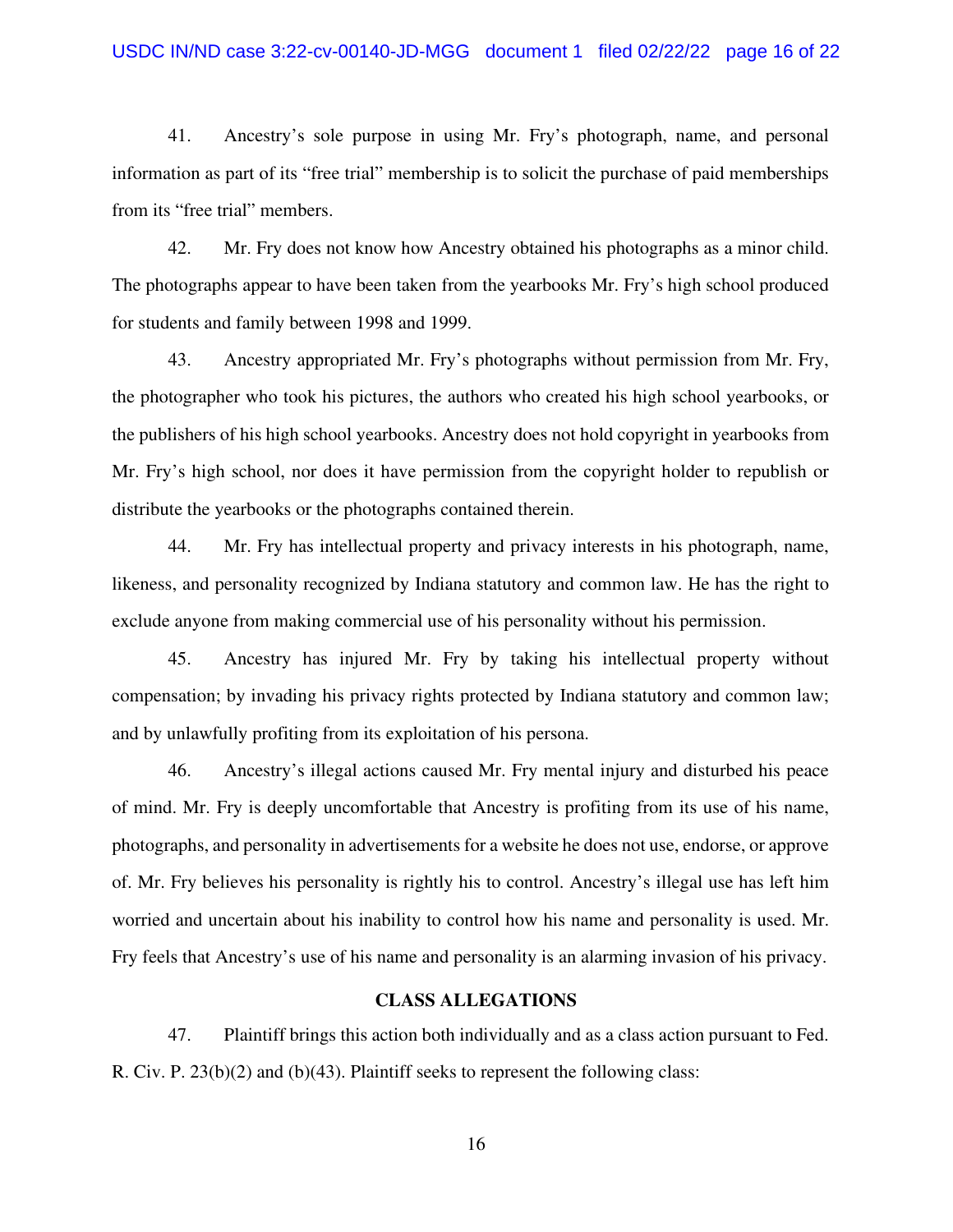All Indiana residents who are not Ancestry.com subscribers and whose names and yearbook photographs Ancestry uses to promote website subscriptions.

48. Excluded from the proposed Class are Plaintiff's counsel; Ancestry, its officers and directors, counsel, successors, and assigns; any entity in which Ancestry has a controlling interest; and the judge to whom this case is assigned and the Judge's immediate family.

49. The members of the proposed class are so numerous that joinder of individual claims is impractical. Ancestry represents that its database of yearbook photographs includes 730 million records. Of those, about 33 million records correspond to schools in Indiana.

50. There are significant questions of fact and law common to the members of the class. These issues include:

- a. Whether Ancestry's misappropriation of names, photographs, and personal information, and use of that information in the advertising techniques described in this Complaint, constitute the use of individuals' personalities for commercial purposes without previous written consent within the meaning of Ind. Code § 32- 36-1-8;
- b. Whether Ancestry solicited and obtained written consent from Class members in Indiana prior to the use of their names, photographs, images, likenesses, distinctive appearances, and personalities to promote Ancestry's products, as required by Ind. Code § 32-36-1-8;
- c. Whether Ancestry is a news reporting or entertainment medium, *see* Ind. Code § 32-36-1-4;
- d. Whether Ancestry's commercial use of the names, photographs, images, likenesses, and personalities of Plaintiff and the Class was knowing, willful, or intentional such that Plaintiff and the Class are entitled to treble and punitive damages under Ind. Code § 32-36-1-10;
- e. Whether Ancestry's conduct as described in this Complaint violates Indiana common law prohibiting misappropriation of a name or likeness;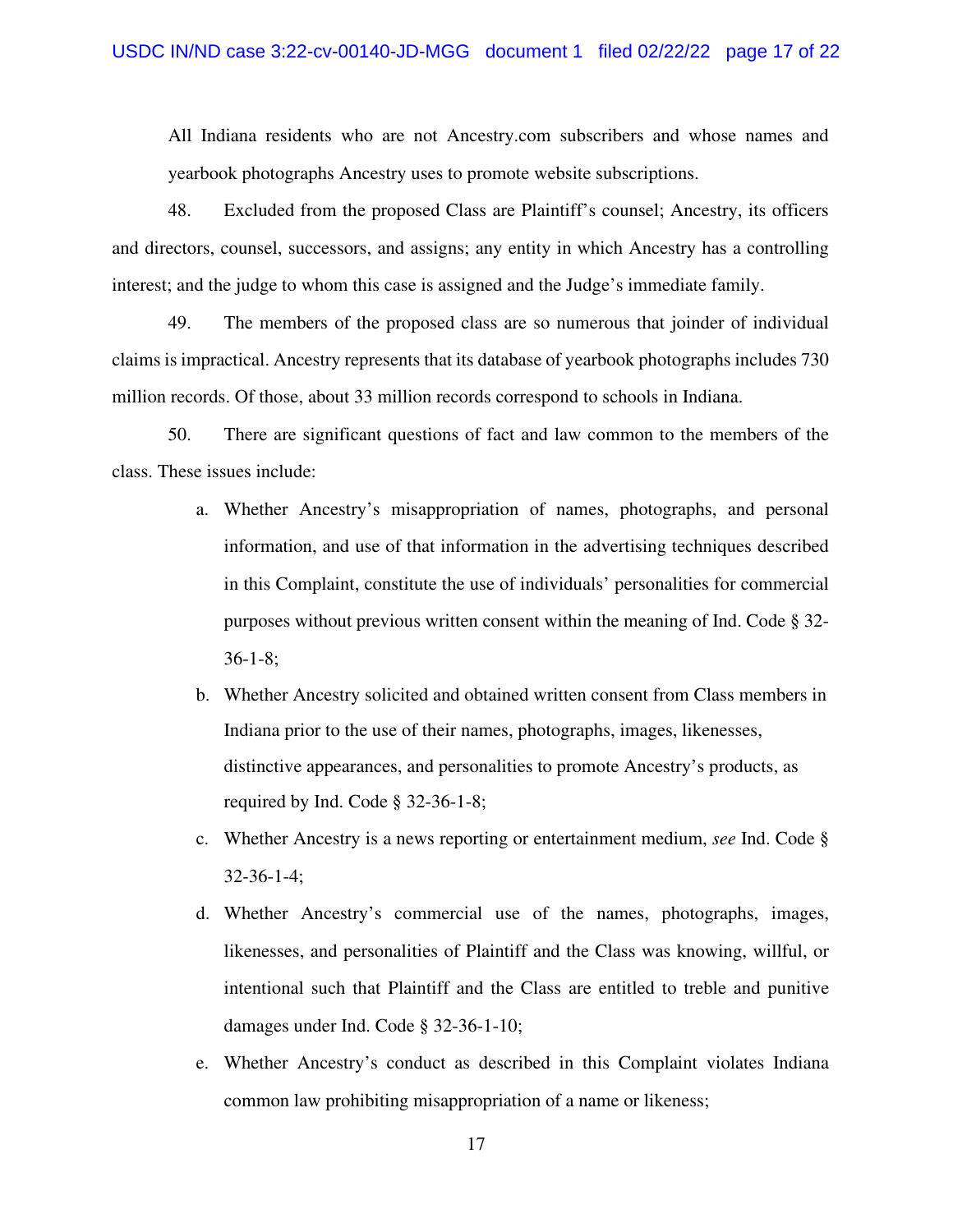f. Whether Plaintiff and the Class are entitled to injunctive, declaratory, monetary, and other relief requested in this Complaint.

51. Plaintiff's claims are typical of those of the proposed class. Plaintiff and all members of the proposed Class have been harmed by Ancestry's misappropriation and misuse of their names, photographs, images, likenesses, identities, and personalities in advertisements promoting Ancestry.com. Ancestry presents its advertisements in the same way for each Class member.

52. The proposed Class representatives will fairly and adequately represent the proposed Class. The Class representative's claims are co-extensive with those of the rest of the Class, and they are represented by qualified counsel experienced in class action litigation of this nature.

53. A class action is superior to other available methods for the fair and efficient adjudication of these claims because individual joinder of the claims of all members of the proposed Class is impracticable. Many members of the Class do not have the financial resources necessary to pursue this claim, and even if they did, the size of their interest in the case may not be large enough to merit the cost of pursuing the case. Individual litigation of these claims would be unduly burdensome on the courts in which individualized cases would proceed. Individual litigation would greatly increase the time and expense needed to resolve a dispute concerning Ancestry's common actions towards an entire group. Class action procedures allow for the benefits of unitary adjudication, economy of scale, and comprehensive supervision of the controversy by a single court.

54. The proposed class action may be certified pursuant to Rule 23(b)(2) of the Federal Rules of Civil Procedure. Ancestry has acted on grounds generally applicable to the proposed class, such that final injunctive and declaratory relief is appropriate with respect to the Class as a whole.

55. The proposed class action may be certified pursuant to Rule 23(b)(3). Questions of law and fact common to Class members predominate over questions affecting individual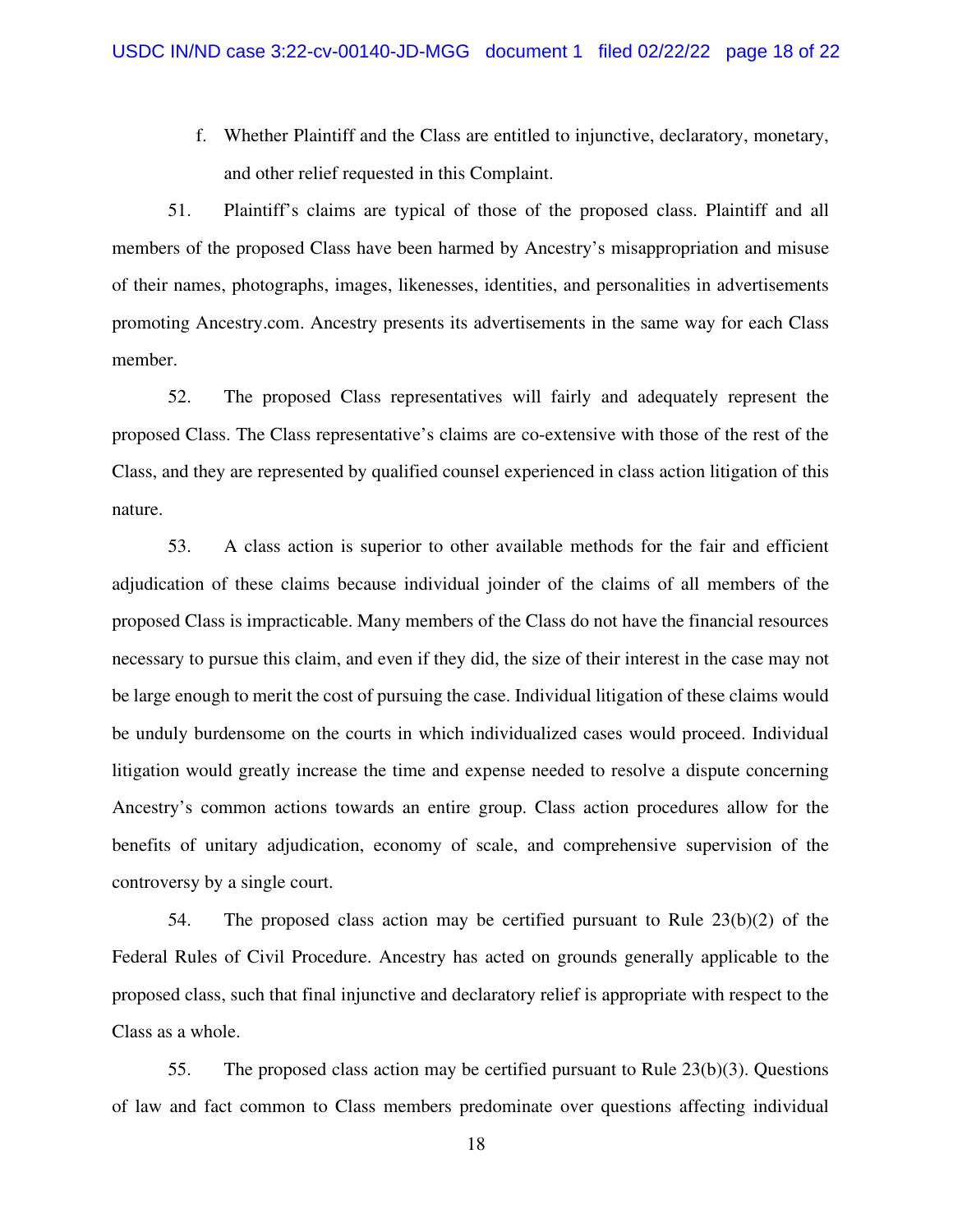members, and a class action is superior to other available methods for fairly and efficiency adjudicating the controversy.

## **FIRST CAUSE OF ACTION Indiana Right of Publicity Statute, Ind. Rev. Code § 32-36-1**

56. Plaintiff incorporates by reference the allegations contained in all preceding paragraphs of this complaint.

57. Indiana's right of publicity statute prohibits the use of any "aspect of a personality's right of publicity for a commercial purpose . . . without having obtained previous written consent." Ind. Code. § 32-36-1-8.

58. By engaging in the forgoing acts and omissions, Ancestry used aspects of Plaintiff's and Class members' personalities, including their names, photographs, images, likenesses, and distinctive appearances, for commercial purposes without consent. These aspects of Plaintiff's and Class members' personalities have commercial value.

59. Each use of a Class members' photograph and personality is a separate and distinct violation of Ind. Code. § 32-36-1-8.

60. The following facts and events occurred within Indiana: Ancestry's misappropriation of Plaintiff's and Class members' photographs from Indiana school yearbooks; Ancestry's failure to obtain the required consent from Plaintiff and Class members in Indiana; Ancestry's display of Plaintiff's and Class members' photographs in advertisements displayed on Ancestry's website to users in Indiana; and the injury to Plaintiff's and Class members' intellectual property and privacy rights, which are harms felt in Indiana. *See* Ind. Code § 32-36-1-1(a).

61. Ind. Code § 32-36-1-10 provides that a person who violates the statute is liable for (1) statutory damages in the amount of \$1,000; (b) "actual damages, including profits derived from unauthorized use," if this amount is greater than \$1,000; and (c) "[t]reble or punitive damages, as the injured party may elect, if the violation . . . is knowing, willful, or intentional."

62. As a result of Ancestry's violation of Ind. Code. § 32-36-1-8, Plaintiff and the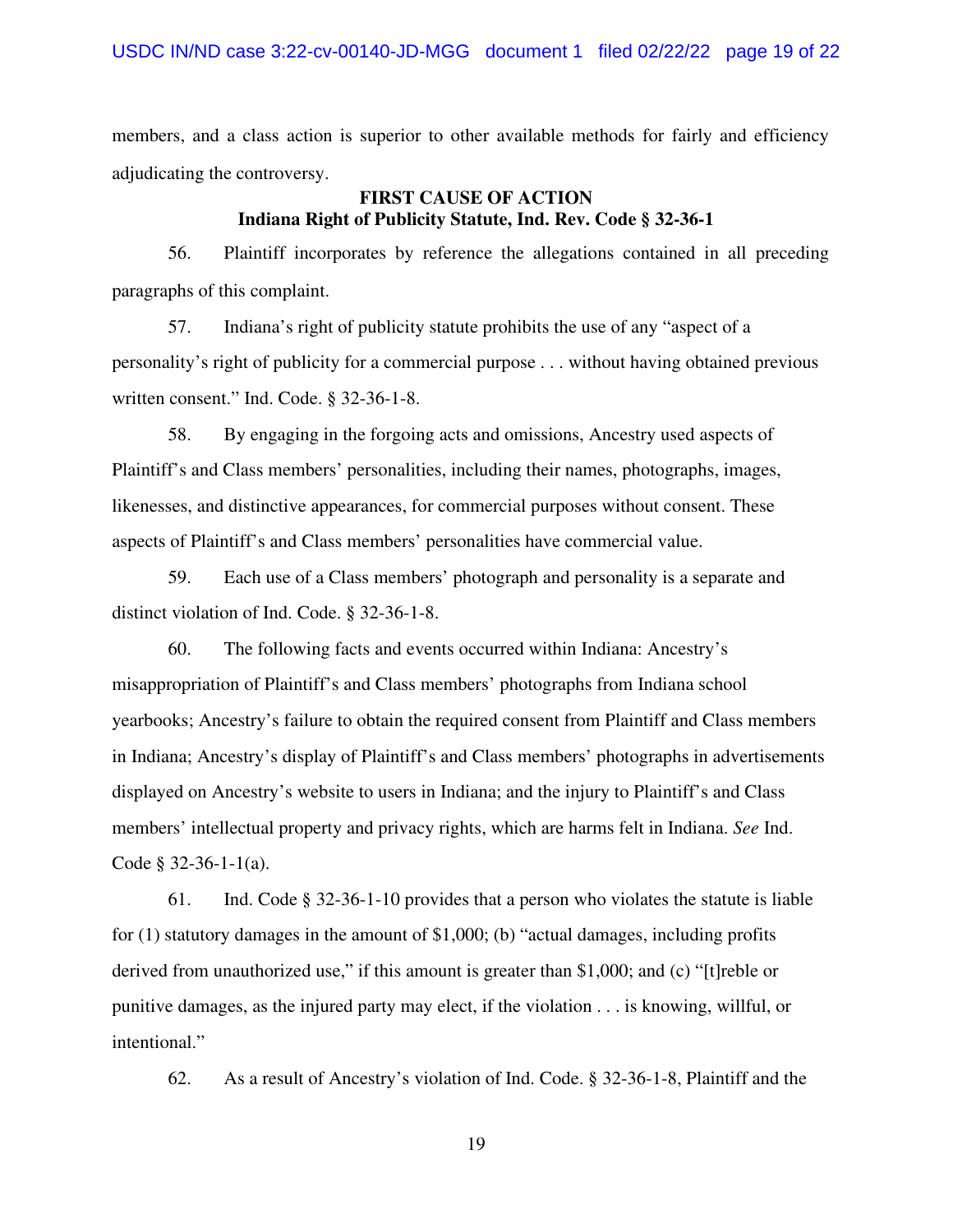Class have suffered injury to their privacy rights and actual damages both economic and emotional. Plaintiff and Class members have been denied the economic value of their personalities, which Ancestry misappropriated without compensation to Plaintiff and the Class. Plaintiff and the Class members were denied their statutorily protected right to refuse consent and protect their privacy. Plaintiff and the Class members suffered emotional disturbance from the misappropriation and misuse of their personalities.

63. On behalf of the Class, Plaintiff seeks statutory damages; actual damages, including Ancestry's profits from its misuse; compensatory damages for royalties Ancestry failed to pay; restitution, punitive and exemplary damages; the award of attorneys' fees and costs; an injunction prohibiting Ancestry's unauthorized use; and declaratory relief.

### **SECOND CAUSE OF ACTION Indiana Tort of Appropriation of a Name or Likeness**

64. Plaintiff incorporates by reference the allegations contained in all preceding paragraphs of this complaint.

65. Indiana common law recognizes the tort of appropriation of a name or likeness. The tort creates a cause of action for the appropriation of a likeness by a defendant for the defendant's "own use or benefit." *See, e.g., Felsher v. University of Evansville*, 755 N.E.2d 589 (Ind. 2001).

66. By engaging in the forgoing acts and omissions, Ancestry appropriated Plaintiff and Class members' names and likenesses for its own commercial benefit.

67. As provided for under Indiana common law, on behalf of the Class, Plaintiff seeks monetary recovery in the amount of the commercial benefit Ancestry derived from its misuse of their likeness, as well as the entry of an injunction prohibiting Ancestry's tortious acts.

#### **PRAYER FOR RELIEF**

68. WHEREFORE Plaintiff, on behalf of himself and all others similarly situation, hereby demands judgment against Defendant Ancestry as follows:

(a) For an order certifying the proposed Class and appointing Plaintiff and his counsel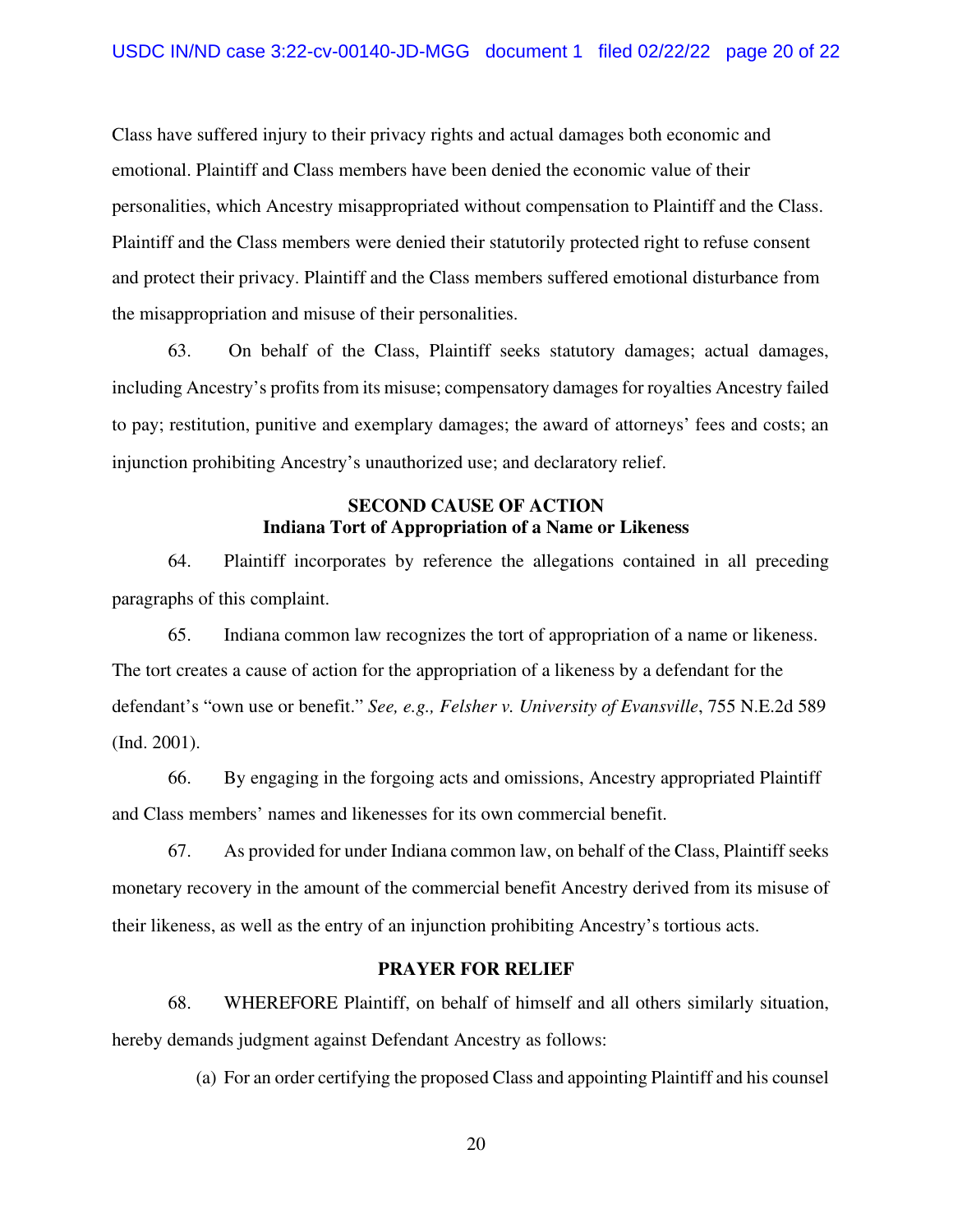to represent the Class;

- (b) For a declaration that Ancestry's acts and omissions constitute a willful misappropriation of names, likeness, photographs, images, and other personal information, and infringe on protected privacy rights, in violation of Indiana law;
- (c) For nominal damages awarded in recognition of Ancestry's violation of the statutorily protected property and privacy rights of Plaintiff and the Class;
- (d) For preliminary and permanent injunctive relief enjoining and preventing Ancestry from continuing to operate its Ancestry.com website and expand its databases without appropriate safeguards to ensure people's personal information is not used illegally without their consent;
- (e) For an order enjoining Ancestry from continuing the unlawful and unfair conduct described in this Complaint;
- (f) For restitution for Plaintiff and Class members of the value that Ancestry derived from misappropriating and using their personalities;
- (g) For an award of damages, including without limitation damages for actual harm, profits earned by Ancestry from the sale of subscriptions to Ancestry.com, and statutory damages;
- (h) For an award of reasonable attorneys' fees, costs, and expenses incurred by Plaintiff and the Class; and
- (i) For an award of other relief in law and equity to which Plaintiff and Class members may be entitled.

#### **JURY TRIAL DEMAND**

Plaintiff hereby demands a jury trial for all individual and Class claims so triable. Respectfully submitted,

Dated: February 22, 2022 By: */s/ Thomas S. Reynolds, II* 

Thomas S. Reynolds, II Michael C. Lueder (to be admitted *Pro Hac*) Hansen Reynolds LLC